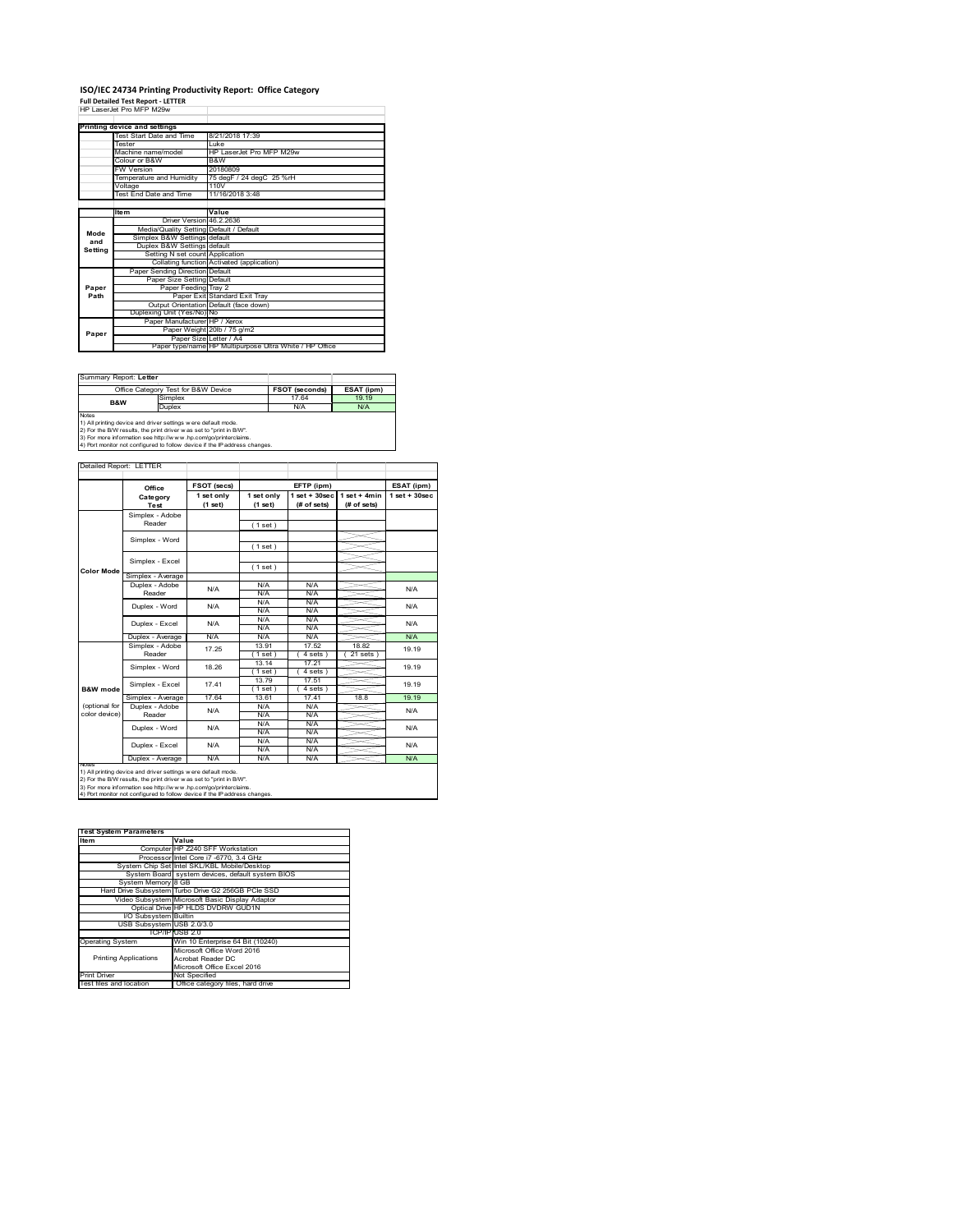#### **ISO/IEC 24734 Printing Productivity Report: Office Category Full Detailed Test Report ‐ A4** HP LaserJet Pro MFP M29w

|         | <b>FIF LASCIJCIFIU MFF MZƏW</b>         |                                                         |
|---------|-----------------------------------------|---------------------------------------------------------|
|         |                                         |                                                         |
|         | Printing device and settings            |                                                         |
|         | Test Start Date and Time                | 8/21/2018 17:39                                         |
|         | <b>Tester</b>                           | l uke                                                   |
|         | Machine name/model                      | HP LaserJet Pro MFP M29w                                |
|         | Colour or B&W                           | B&W                                                     |
|         | <b>FW Version</b>                       | 20180809                                                |
|         | Temperature and Humidity                | 75 degF / 24 degC 25 %rH                                |
|         | Voltage                                 | 110V                                                    |
|         | Test End Date and Time                  | 11/16/2018 3:48                                         |
|         |                                         |                                                         |
|         | <b>Item</b>                             | Value                                                   |
|         | Driver Version 46.2.2636                |                                                         |
| Mode    | Media/Quality Setting Default / Default |                                                         |
| and     | Simplex B&W Settings default            |                                                         |
| Setting | Duplex B&W Settings default             |                                                         |
|         | Setting N set count Application         |                                                         |
|         |                                         | Collating function Activated (application)              |
|         | Paper Sending Direction Default         |                                                         |
|         | Paper Size Setting Default              |                                                         |
| Paper   | Paper Feeding Tray 2                    |                                                         |
| Path    |                                         | Paper Exit Standard Exit Tray                           |
|         |                                         | Output Orientation Default (face down)                  |
|         | Duplexing Unit (Yes/No) No              |                                                         |
|         | Paper Manufacturer HP / Xerox           |                                                         |
| Paper   |                                         | Paper Weight 20lb / 75 g/m2                             |
|         |                                         | Paper Size Letter / A4                                  |
|         |                                         | Paper type/name HP Multipurpose Ultra White / HP Office |

| Office Category Test for B&W Device                                                                                                                                                                      | <b>FSOT (seconds)</b>                                                      | ESAT (ipm) |
|----------------------------------------------------------------------------------------------------------------------------------------------------------------------------------------------------------|----------------------------------------------------------------------------|------------|
| Simplex                                                                                                                                                                                                  | 18.18                                                                      | 18.33      |
| Duplex                                                                                                                                                                                                   | N/A                                                                        | N/A        |
| 1) All printing device and driver settings w ere default mode.<br>2) For the B/W results, the print driver was set to "print in B/W".<br>3) For more information see http://www.hp.com/go/printerclaims. |                                                                            |            |
|                                                                                                                                                                                                          | 4) Port monitor not configured to follow device if the IP address changes. |            |

**FSOT (secs) ESAT (ipm) EFTP (ipm) Office 1 set only (1 set) 1 set only (1 set) 1 set + 30sec (# of sets) 1 set + 4min (# of sets) 1 set + 30sec** ( 1 set ) ( 1 set ) ( 1 set ) Simplex - Average Duplex - Adobe  $N/f$ N/A N/A N/A N/A N/A N/A N/A N/A  $\frac{N}{N}$ Duplex - Average N/A N/A N/A N/A N/A N/A<br>Simplex - Adobe <sub>47,00</sub> 13.47 16.75 17.99 40.0 13.47 16.75 17.99<br>(1 set) (4 sets) (20 sets)  $(4 \text{ sets})$ <br> $16.52$ 12.81 (4.56)<br>12.81 16.5<br>15.520 16.52 ( 1 set ) ( 4 sets )<br>13.32 16.75  $\frac{1 \text{ set}}{13.20}$  (4 sets Simplex - Average 18.2 13.20 16.67 18.0 18.33<br>
Duplex - Adobe N/A N/A N/A N/A N/A N/A N/A N/A N/A N/A N/A N/A<br>N/A N/A N/A N/A N/A N/A<br>N/A N/A<br>N/A N/A N/A<br>N/A Duplex - Average N/A N/A N/A N/A N/A N/A Duplex - Word Duplex - Excel N/A N/A N/A N/A N/A 18.33 18.34 18.32 N/A N/A Reader Simplex - Word 18.73 Duplex - Excel 17.80 notes<br>1) All printing device and driver settings were default mode.<br>2) For the B/W results, the print driver was set to "print in B/W".<br>3) For more information see http://www.hp.com/go/printerclaims.<br>4) Por moralitor not c **B&W mode** (optional for color device) **Colour Mode** Simplex - Adobe Reader Simplex - Excel Simplex - Word Simplex - Excel 18.01 Reader Duplex - Word ailed Report: A4 **Category Test** N/A  $N/A$   $N/A$   $N/A$   $N/A$   $N/A$ N/A

**Item Value Test System Parameters**Computer HP Z240 SFF Workstation Processor Intel Core i7 -6770, 3.4 GHz System Chip Set Intel SKL/KBL Mobile/Desktop System Board system devices, default system BIOS System Memory 8 GB Hard Drive Subsystem Turbo Drive G2 256GB PCIe SSD Video Subsystem Microsoft Basic Display Adaptor Optical Drive HP HLDS DVDRW GUD1N I/O Subsystem Builtin USB Subsystem USB 2.0/3.0 TCP/IP USB 2.0<br>
Win 10 Enterprise 64 Bit (10240)<br>
Microsoft Office Word 2016<br>
Printing Applications<br>
Acrobat Reader DC<br>
Microsoft Office Excel 2016 Printing Applications Print Driver Mot Specified<br>Test files and location Office category files, hard drive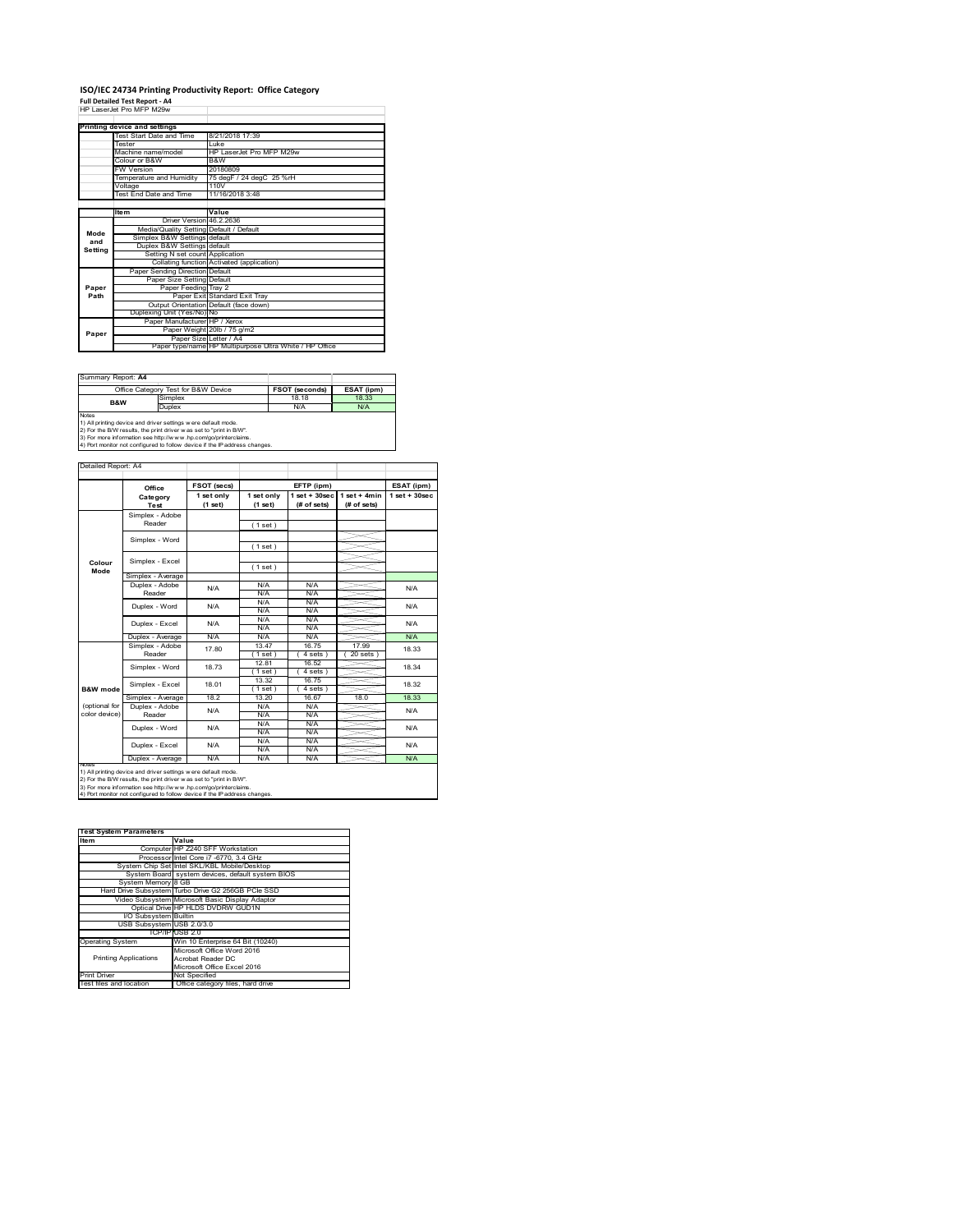## **ISO/IEC 24734 Printing Productivity Report: Office Category Feature Performance Full Report ‐ Office Feature Performance Test** HP LaserJet Pro MFP M29w

|         | Printing device and settings            |                                                         |
|---------|-----------------------------------------|---------------------------------------------------------|
|         | Test Start Date and Time                | 8/21/2018 17:39                                         |
|         | <b>Tester</b>                           | l uke                                                   |
|         | Machine name/model                      | HP LaserJet Pro MFP M29w                                |
|         | Colour or B&W                           | B&W                                                     |
|         | <b>FW Version</b>                       | 20180809                                                |
|         | Temperature and Humidity                | 75 degF / 24 degC 25 %rH                                |
|         | Voltage                                 | 110V                                                    |
|         | <b>Test End Date and Time</b>           | 11/16/2018 3:48                                         |
|         |                                         |                                                         |
|         | <b>Item</b>                             | Value                                                   |
|         | Driver Version 46 2 2636                |                                                         |
| Mode    | Media/Quality Setting Default / Default |                                                         |
| and     | Simplex B&W Settings default            |                                                         |
| Setting | Duplex B&W Settings default             |                                                         |
|         | Setting N set count Application         |                                                         |
|         |                                         | Collating function Activated (application)              |
|         | Paper Sending Direction Default         |                                                         |
|         | Paper Size Setting Default              |                                                         |
| Paper   | Paper Feeding Tray 2                    |                                                         |
| Path    |                                         | Paper Exit Standard Exit Tray                           |
|         |                                         | Output Orientation Default (face down)                  |
|         | Duplexing Unit (Yes/No) No              |                                                         |
|         | Paper Manufacturer HP / Xerox           |                                                         |
| Paper   |                                         | Paper Weight 20lb / 75 g/m2                             |
|         | Paper Size Letter / A4                  |                                                         |
|         |                                         | Paper type/name HP Multipurpose Ultra White / HP Office |

| <b>ISO Print Productivity Report: Feature Performance Test Summary</b>                                                                                                                                                                                                                      |                       |                                  |                                      |  |  |
|---------------------------------------------------------------------------------------------------------------------------------------------------------------------------------------------------------------------------------------------------------------------------------------------|-----------------------|----------------------------------|--------------------------------------|--|--|
|                                                                                                                                                                                                                                                                                             |                       | <b>Feature Performance Ratio</b> |                                      |  |  |
| (Feature Adobe Reader - Office test file)                                                                                                                                                                                                                                                   | <b>Printing Modes</b> |                                  | <b>ESAT (feature)</b><br>ESAT (base) |  |  |
| A5, Landscape Feed, Simplex, Colour                                                                                                                                                                                                                                                         | Simplex               |                                  |                                      |  |  |
| A5, Portrait Feed, Simplex, Colour                                                                                                                                                                                                                                                          | Simplex               |                                  |                                      |  |  |
| Legal, Simplex, Colour                                                                                                                                                                                                                                                                      | Simplex               |                                  |                                      |  |  |
| Legal, Duplex, Colour                                                                                                                                                                                                                                                                       | Duplex                |                                  |                                      |  |  |
| A4, 1200 dpi, Simplex, Colour                                                                                                                                                                                                                                                               | Simplex               |                                  |                                      |  |  |
| Letter, 1200 dpi, Simplex, Colour                                                                                                                                                                                                                                                           | Simplex               |                                  |                                      |  |  |
| A4. General Office. Simplex. Colour                                                                                                                                                                                                                                                         | Simplex               |                                  |                                      |  |  |
| Letter, General Office, Simplex, Colour                                                                                                                                                                                                                                                     | Simplex               |                                  |                                      |  |  |
| A5, Landscape Feed, Simplex, B/W                                                                                                                                                                                                                                                            | Simplex               |                                  |                                      |  |  |
| A5, Portrait Feed, Simplex, B/W                                                                                                                                                                                                                                                             | Simplex               | 44%                              | 38%                                  |  |  |
| Legal, Simplex, B/W                                                                                                                                                                                                                                                                         | Simplex               |                                  |                                      |  |  |
| Legal, Duplex, B/W                                                                                                                                                                                                                                                                          | Duplex                |                                  |                                      |  |  |
| A4, 1200 dpi, Simplex, B/W                                                                                                                                                                                                                                                                  | Simplex               |                                  |                                      |  |  |
| Letter, 1200 dpi. Simplex, B/W                                                                                                                                                                                                                                                              | Simplex               |                                  |                                      |  |  |
| A4, General Office, Simplex, B/W                                                                                                                                                                                                                                                            | Simplex               |                                  |                                      |  |  |
| Letter, General Office, Simplex, B/W                                                                                                                                                                                                                                                        | Simplex               |                                  |                                      |  |  |
| Notes<br>1) All printing device and driver settings w ere default mode.<br>2) Test conducted with 8-paper Office Feature Performance file.<br>3) For more information see http://www.hp.com/go/printerclaims.<br>4) Port monitor not configured to follow device if the IP address changes. |                       |                                  |                                      |  |  |

| <b>Printing Modes</b>                               | <b>Base Printing Mode</b> |                            | <b>Feature Performance</b> |                                  |                                         |                                      |
|-----------------------------------------------------|---------------------------|----------------------------|----------------------------|----------------------------------|-----------------------------------------|--------------------------------------|
| Feature Adobe Reader - Office<br>test file (8-page) | <b>FSOT</b><br>Base       | <b>ESAT</b><br><b>Base</b> | 1 set<br>FSOT (secs)       | $1$ set $+30$ sec.<br>ESAT (ipm) | FSOT (base)<br><b>FSOT</b><br>(feature) | <b>ESAT (feature)</b><br>ESAT (base) |
| A5. Landscape Feed. Simplex. Colour                 |                           |                            |                            |                                  |                                         |                                      |
| A5, Portrait Feed, Simplex, Colour                  |                           |                            |                            |                                  |                                         |                                      |
| Legal, Simplex, Colour                              |                           |                            |                            |                                  |                                         |                                      |
| Legal, Duplex, Colour                               |                           |                            |                            |                                  |                                         |                                      |
| A4. 1200 dpi. Simplex. Colour                       |                           |                            |                            |                                  |                                         |                                      |
| Letter, 1200 dpi, Simplex, Colour                   |                           |                            |                            |                                  |                                         |                                      |
| A4, General Office, Simplex, Colour                 |                           |                            |                            |                                  |                                         |                                      |
| Letter, General Office, Simplex, Colour             |                           |                            |                            |                                  |                                         |                                      |
| A5, Landscape Feed, Simplex, B/W                    | 31.04                     | 18.32                      |                            |                                  |                                         |                                      |
| A5, Portrait Feed, Simplex, B/W                     | 31.04                     | 18.32                      | 71.97                      | 7.1                              | 44%                                     | 38%                                  |
| Legal, Simplex, B/W                                 | 29.88                     | 19.19                      |                            |                                  |                                         |                                      |
| Legal, Duplex, B/W                                  | 29.88                     | 19.19                      |                            |                                  |                                         |                                      |
| A4, 1200 dpi, Simplex, B/W                          | 31.04                     | 18.32                      |                            |                                  |                                         |                                      |
| Letter, 1200 dpi, Simplex, B/W                      | 29.88                     | 19.19                      |                            |                                  |                                         |                                      |
| A4. General Office. Simplex. B/W                    | 31.04                     | 18.32                      |                            |                                  |                                         |                                      |
| Letter, General Office, Simplex, B/W                | 29.88                     | 19.19                      |                            |                                  |                                         |                                      |

1) All printing device and driver settings were default mode.<br>2) Test conducted with 8-paper Office Feature Performance file<br>3) For more information see http://www.hp.com/go/printerclaims.<br>4) Port monitor not configured to

|           | <b>Test System Parameters</b> |                                                    |
|-----------|-------------------------------|----------------------------------------------------|
|           | Item                          | Value                                              |
|           |                               | Computer HP Z240 SFF Workstation                   |
|           |                               | Processor Intel Core i7 -6770, 3.4 GHz             |
|           |                               | System Chip Set Intel SKL/KBL Mobile/Desktop       |
|           |                               | System Board system devices, default system BIOS   |
| Test      | System Memory 8 GB            |                                                    |
| System    |                               | Hard Drive Subsystem Turbo Drive G2 256GB PCle SSD |
|           |                               | Video Subsystem Microsoft Basic Display Adaptor    |
|           |                               | Optical Drive HP HLDS DVDRW GUD1N                  |
|           | <b>VO Subsystem Builtin</b>   |                                                    |
|           | USB Subsystem USB 2.0/3.0     |                                                    |
| <b>VO</b> |                               | TCP/IP USB 2.0                                     |
|           | <b>Operating System</b>       | Win 10 Enterprise 64 Bit (10240)                   |
|           |                               | Microsoft Office Word 2016                         |
| Software  | <b>Printing Applications</b>  | Acrobat Reader DC                                  |
|           |                               | Microsoft Office Excel 2016                        |
|           | <b>Print Driver</b>           | Not Specified                                      |
|           | Test files and location       | Office category files, hard drive                  |
|           |                               |                                                    |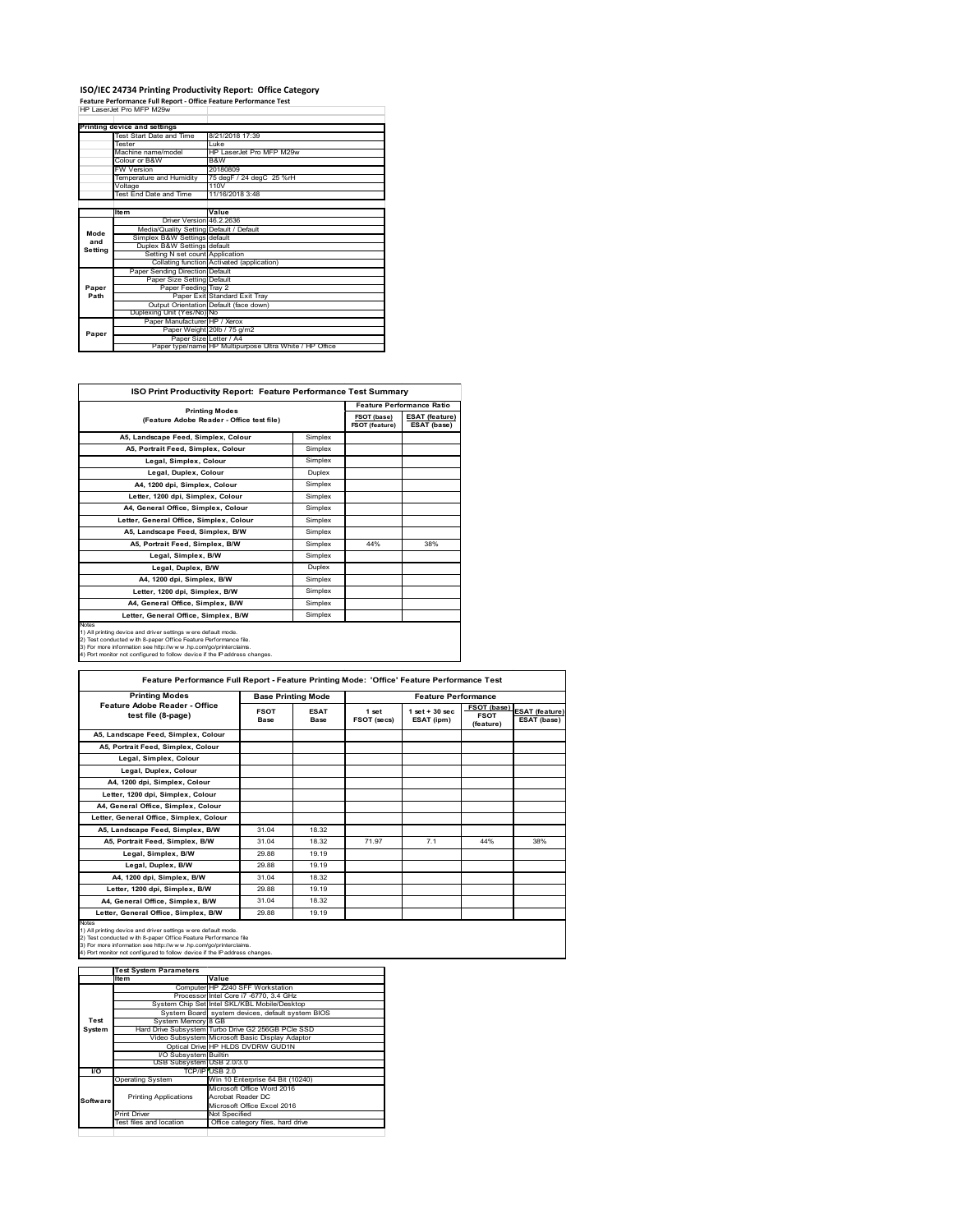## **ISO/IEC 17629 First Print Out Time Report: Office Category**

| <b>Full Detailed Test Report - LETTER</b> |  |
|-------------------------------------------|--|
| HP LaserJet Pro MFP M29w                  |  |

|            | Printing device and settings  |                                |
|------------|-------------------------------|--------------------------------|
|            | Test Start Date and Time      | 8/21/2018 17:39                |
|            | Tester                        | Luke                           |
|            | Machine name/model            | HP LaserJet Pro MFP M29w       |
|            | Colour or B&W                 | B&W                            |
|            | FW Version                    | 20180809                       |
|            | Configuration (options)       | Default                        |
|            | Controller                    | 12150                          |
|            | Printing device page count    | Not Specified                  |
|            | Printing supplies page count  | Not Specified                  |
|            | Temperature and Humidity      | 75 degF / 24 degC 25 %rH       |
|            | Voltage                       | 110V                           |
|            | <b>Test End Date and Time</b> | 11/16/2018 3:48                |
|            |                               |                                |
|            | <b>Item</b>                   | Value                          |
| Mode       | PDL and driver version        | 46.2.2636                      |
| and        | Print Quality mode            | default                        |
| Setting    | <b>B&amp;W</b> settings       | default                        |
|            | Paper feed orientation        | Short Edge                     |
| Paper      | Paper type setting            | default                        |
|            | Paper feeding                 | Standard cassette              |
|            | Paper exit                    | Standard exit tray             |
| Paper Path | Output orientation            | default (face up or face down) |

**FPOT from Ready (seconds)** Simplex **Duplex**<br>Notes<br>1) All printing device and driver settings were default mode.<br>2) For the BM results, the print driver was set to "print in BM".<br>4) For more information see http://www.hp.com/golprinterclaims.<br>4) Port monitor **ISO First Page Out Time Summary Report: Office Category** Summary Report: **Letter B&W**

|                                                                 |                                                                                                                                                                                                                                                                                                                                                                                                              | ISO First Page Out Time Report: Office Category |                                   |                              |                            |                   |            |
|-----------------------------------------------------------------|--------------------------------------------------------------------------------------------------------------------------------------------------------------------------------------------------------------------------------------------------------------------------------------------------------------------------------------------------------------------------------------------------------------|-------------------------------------------------|-----------------------------------|------------------------------|----------------------------|-------------------|------------|
| <b>Detailed Report: LETTER</b>                                  |                                                                                                                                                                                                                                                                                                                                                                                                              | Word<br>(seconds)                               | Excel<br>(seconds)                | Adobe<br>Reader<br>(seconds) | Average<br>(seconds)       | <b>Delay Time</b> |            |
|                                                                 | FPOT from Ready - Simplex                                                                                                                                                                                                                                                                                                                                                                                    |                                                 |                                   |                              |                            |                   |            |
|                                                                 | FPOT from Ready - Duplex                                                                                                                                                                                                                                                                                                                                                                                     |                                                 |                                   |                              |                            |                   |            |
| Color Mode                                                      | FPOT from Sleep - Simplex                                                                                                                                                                                                                                                                                                                                                                                    |                                                 |                                   | N/A                          |                            |                   |            |
|                                                                 | Recovery Time                                                                                                                                                                                                                                                                                                                                                                                                |                                                 |                                   |                              |                            |                   |            |
|                                                                 | FPOT from Off - Simplex                                                                                                                                                                                                                                                                                                                                                                                      |                                                 |                                   |                              |                            |                   |            |
|                                                                 | Warm-up Time                                                                                                                                                                                                                                                                                                                                                                                                 |                                                 |                                   |                              |                            |                   |            |
|                                                                 | FPOT from Ready - Simplex                                                                                                                                                                                                                                                                                                                                                                                    | 8.63                                            | 7.82                              | 7.60                         | 8.02                       | 20 Seconds        |            |
|                                                                 | FPOT from Ready - Duplex                                                                                                                                                                                                                                                                                                                                                                                     |                                                 |                                   |                              |                            |                   |            |
| <b>B&amp;W Mode</b>                                             | FPOT from Sleep - Simplex                                                                                                                                                                                                                                                                                                                                                                                    |                                                 |                                   | 7.97                         |                            | 61 Minutes        |            |
|                                                                 | Recovery Time                                                                                                                                                                                                                                                                                                                                                                                                |                                                 |                                   | 0.4                          |                            |                   |            |
|                                                                 |                                                                                                                                                                                                                                                                                                                                                                                                              |                                                 |                                   |                              |                            |                   |            |
|                                                                 | FPOT from Off - Simplex                                                                                                                                                                                                                                                                                                                                                                                      |                                                 |                                   | 16 19                        |                            |                   |            |
|                                                                 | Warm-up Time                                                                                                                                                                                                                                                                                                                                                                                                 |                                                 |                                   | 8.59                         |                            |                   |            |
| Notes<br><b>HP Data Table</b><br><b>Detailed Report: LETTER</b> | 1) All printing device and driver settings w ere default mode.<br>2) For the B/W results, the print driver w as set to "print in B/W".<br>3) For more information see http://www.hp.com/go/printerclaims.<br>4) Port monitor not configured to follow device if the IP address changes.<br>5) Page counts w ere collected after completion of the tests.<br>6) Details for FPOT from Sleep are show n below. |                                                 |                                   |                              |                            |                   |            |
|                                                                 |                                                                                                                                                                                                                                                                                                                                                                                                              | <b>FPOT Avg</b><br>(se cs)                      | FPOT (secs)<br><b>Iteration 1</b> | FPOT (secs)<br>Iteration 2   | FPOT (secs)<br>Iteration 3 | Application       | Delay Time |
|                                                                 | FPOT from Sleep                                                                                                                                                                                                                                                                                                                                                                                              | N/A                                             | N/A                               | N/A                          | N/A                        | Adobe Reader      |            |
| Color Mode                                                      | FPOT from Sleep (15 minutes)<br>HP/Non ISO Test                                                                                                                                                                                                                                                                                                                                                              | N/A                                             | N/A                               | N/A                          | N/A                        | Adobe Reader      |            |
| <b>B&amp;W Mode</b>                                             | FPOT from Sleep                                                                                                                                                                                                                                                                                                                                                                                              | 7.97                                            | 7.96                              | 7.97                         | N/A                        | Adobe Reader      | 61 Minutes |

1) All printing device and driver settings w ere default mode.<br>2) For the B/W results, the print driver w as set to "print in B/W".<br>3 DLP includes detailed iterations as data measurements may vary run to run.

**Item Value** Computer HP Z240 SFF Workstation Processor Intel Core i7 -6770, 3.4 GHz System Chip Set Intel SKL/KBL Mobile/Desktop System Board system devices, default system BIOS Foxsen<br>System Chip Set<br>System Board<br>Bystem Memory<br>Hard Drive Subsystem<br>Arideo Subsystem Hard Drive Subsystem Turbo Drive G2 256GB PCIe SSD Video Subsystem Microsoft Basic Display Adaptor Optical Drive HP HLDS DVDRW GUD1N Subsystem Builtin USB Subsystem USB 2.0/3.0 Operating System Win 10 Enterprise 64 Bit (10240) Microsoft Word 2016 Microsoft Excel 2016 Adobe Reader DC **Printing Device Connection** TCP/IP 10/1000 **Software** Printing Applications **Test System Test System Para**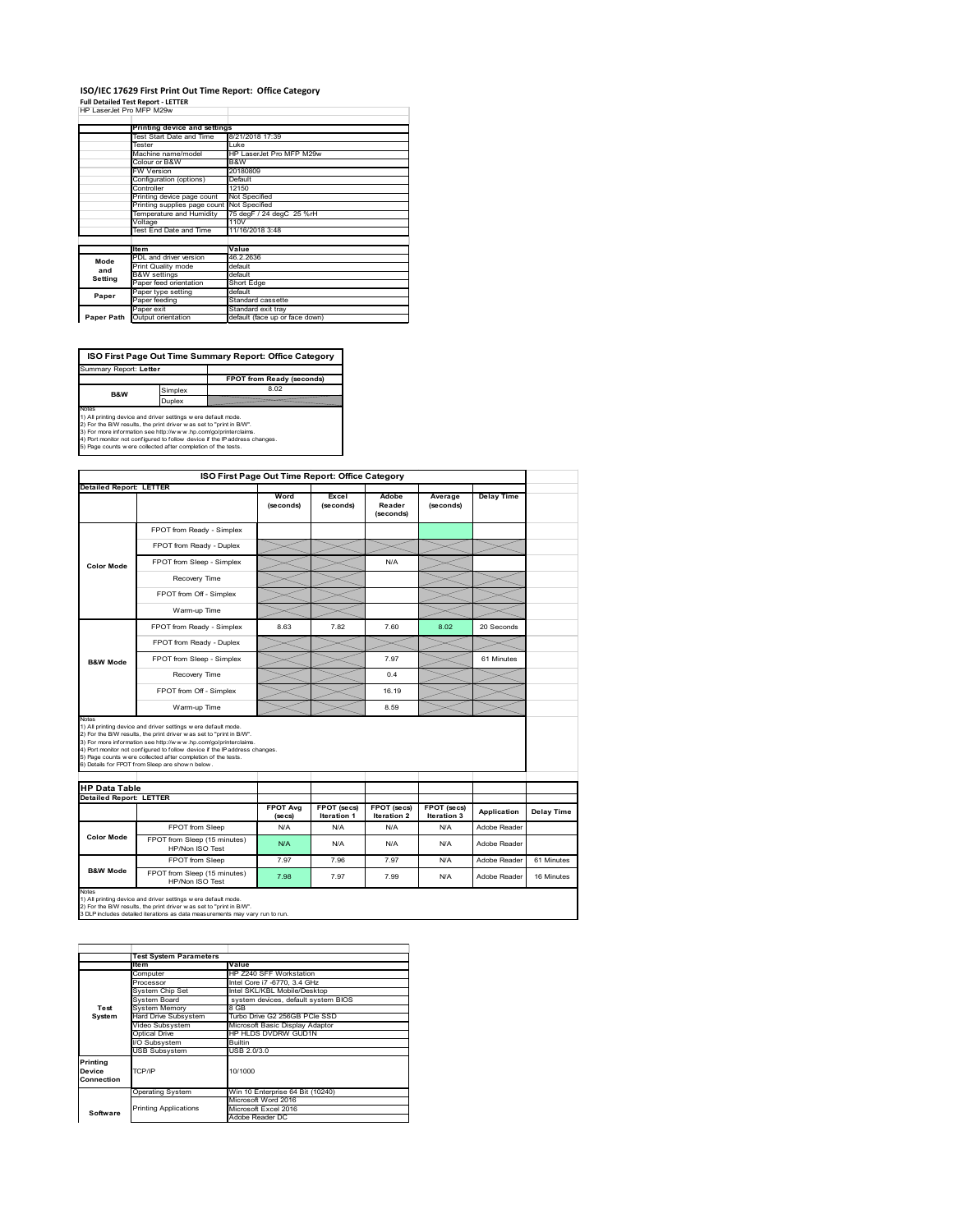#### **ISO/IEC 17629 First Print Out Time Report: Office Category Full Detailed Test Report ‐ A4**

|  | HP LaserJet Pro MFP M29w |  |  |
|--|--------------------------|--|--|

|            | Printing device and settings               |                                |
|------------|--------------------------------------------|--------------------------------|
|            | Test Start Date and Time                   | 8/21/2018 17:39                |
|            | Tester                                     | Luke                           |
|            | Machine name/model                         | HP LaserJet Pro MFP M29w       |
|            | Colour or B&W                              | B&W                            |
|            | <b>FW Version</b>                          | 20180809                       |
|            | Configuration (options)                    | Default                        |
|            | Controller                                 | 12150                          |
|            | Printing device page count                 | Not Specified                  |
|            | Printing supplies page count Not Specified |                                |
|            | Temperature and Humidity                   | 75 degF / 24 degC 25 %rH       |
|            | Voltage                                    | 110V                           |
|            | Test End Date and Time                     | 11/16/2018 3:48                |
|            |                                            |                                |
|            | <b>Item</b>                                | Value                          |
| Mode       | PDL and driver version                     | 46.2.2636                      |
| and        | Print Quality mode                         | default                        |
|            | <b>B&amp;W</b> settings                    | default                        |
| Setting    | Paper feed orientation                     | Short Edge                     |
| Paper      | Paper type setting                         | default                        |
|            | Paper feeding                              | Standard cassette              |
|            | Paper exit                                 | Standard exit tray             |
| Paper Path | Output orientation                         | default (face up or face down) |

**ISO First Page Out Time Summary Report: Office Category**

**FPOT from Ready (seconds)** Simplex 8.08 Duplex Notes<br>1) All printing device and driver settings were default mode.<br>2) For the BAV results, the print driver was set to "print in BAV".<br>3) For more information see http://www.hp.com/golprinterclaims.<br>4) Port monitor not co Summary Report: A4 **B&W**

|                                                             |                                                                                                                                                                                                                                                                                                                                                                                                             | ISO First Page Out Time Report: Office Category |                           |                              |                      |                   |            |
|-------------------------------------------------------------|-------------------------------------------------------------------------------------------------------------------------------------------------------------------------------------------------------------------------------------------------------------------------------------------------------------------------------------------------------------------------------------------------------------|-------------------------------------------------|---------------------------|------------------------------|----------------------|-------------------|------------|
| Detailed Report: A4                                         |                                                                                                                                                                                                                                                                                                                                                                                                             | Word<br>(seconds)                               | Excel<br>(seconds)        | Adobe<br>Reader<br>(seconds) | Average<br>(seconds) | <b>Delay Time</b> |            |
|                                                             | FPOT from Ready - Simplex                                                                                                                                                                                                                                                                                                                                                                                   |                                                 |                           |                              |                      |                   |            |
|                                                             | FPOT from Ready - Duplex                                                                                                                                                                                                                                                                                                                                                                                    |                                                 |                           |                              |                      |                   |            |
| <b>Color Mode</b>                                           | FPOT from Sleep - Simplex                                                                                                                                                                                                                                                                                                                                                                                   |                                                 |                           | N/A                          |                      |                   |            |
|                                                             | Recovery Time                                                                                                                                                                                                                                                                                                                                                                                               |                                                 |                           |                              |                      |                   |            |
|                                                             | FPOT from Off - Simplex                                                                                                                                                                                                                                                                                                                                                                                     |                                                 |                           |                              |                      |                   |            |
|                                                             | Warm-up Time                                                                                                                                                                                                                                                                                                                                                                                                |                                                 |                           |                              |                      |                   |            |
|                                                             | FPOT from Ready - Simplex                                                                                                                                                                                                                                                                                                                                                                                   | 8.64                                            | 7.92                      | 7.66                         | 8.08                 | 20 Seconds        |            |
|                                                             | FPOT from Ready - Duplex                                                                                                                                                                                                                                                                                                                                                                                    |                                                 |                           |                              |                      |                   |            |
| <b>B&amp;W Mode</b>                                         | FPOT from Sleep - Simplex                                                                                                                                                                                                                                                                                                                                                                                   |                                                 |                           | 8.13                         |                      | 61 Minutes        |            |
|                                                             |                                                                                                                                                                                                                                                                                                                                                                                                             |                                                 |                           |                              |                      |                   |            |
|                                                             | Recovery Time                                                                                                                                                                                                                                                                                                                                                                                               |                                                 |                           | 0.5                          |                      |                   |            |
|                                                             | FPOT from Off - Simplex                                                                                                                                                                                                                                                                                                                                                                                     |                                                 |                           | 16.39                        |                      |                   |            |
|                                                             | Warm-up Time                                                                                                                                                                                                                                                                                                                                                                                                |                                                 |                           | 8.73                         |                      |                   |            |
| Notes<br><b>HP Data Table</b><br><b>Detailed Report: A4</b> | 1) All printing device and driver settings w ere default mode.<br>2) For the B/W results, the print driver was set to "print in B/W".<br>3) For more information see http://www.hp.com/go/printerclaims.<br>4) Port monitor not configured to follow device if the IP address changes.<br>5) Page counts w ere collected after completion of the tests.<br>6) Details for FPOT from Sleep are show n below. | <b>FPOT Avg</b>                                 | FPOT (secs)               | FPOT (secs)                  | FPOT (secs)          | Application       | Delay Time |
|                                                             |                                                                                                                                                                                                                                                                                                                                                                                                             | (se cs)<br>N/A                                  | <b>Iteration 1</b><br>N/A | <b>Iteration 2</b><br>N/A    | Iteration 3<br>N/A   | Adobe Reader      |            |
| <b>Color Mode</b>                                           | FPOT from Sleep<br>FPOT from Sleep (15 minutes)<br>HP/Non ISO Test                                                                                                                                                                                                                                                                                                                                          | N/A                                             | N/A                       | N/A                          | N/A                  | Adobe Reader      |            |
|                                                             | FPOT from Sleep                                                                                                                                                                                                                                                                                                                                                                                             | 8.13                                            | 8.13                      | 8.12                         | N/A                  | Adobe Reader      | 61 Minutes |

|               | <b>Test System Parameters</b> |                                     |  |
|---------------|-------------------------------|-------------------------------------|--|
|               | Item                          | Value                               |  |
|               | Computer                      | HP Z240 SFF Workstation             |  |
|               | Processor                     | Intel Core i7 -6770, 3.4 GHz        |  |
|               | System Chip Set               | Intel SKL/KBL Mobile/Desktop        |  |
|               | System Board                  | system devices, default system BIOS |  |
| Test          | <b>System Memory</b>          | 8 GB                                |  |
| System        | <b>Hard Drive Subsystem</b>   | Turbo Drive G2 256GB PCle SSD       |  |
|               | Video Subsystem               | Microsoft Basic Display Adaptor     |  |
| Optical Drive |                               | HP HLDS DVDRW GUD1N                 |  |
|               | I/O Subsystem                 | Builtin                             |  |
|               | <b>USB Subsystem</b>          | USB 2.0/3.0                         |  |
| Printing      |                               |                                     |  |
| Device        | TCP/IP                        | 10/1000                             |  |
| Connection    |                               |                                     |  |
|               |                               |                                     |  |
|               | <b>Operating System</b>       | Win 10 Enterprise 64 Bit (10240)    |  |
|               |                               | Microsoft Word 2016                 |  |
| Software      | <b>Printing Applications</b>  | Microsoft Excel 2016                |  |
|               |                               | Adobe Reader DC                     |  |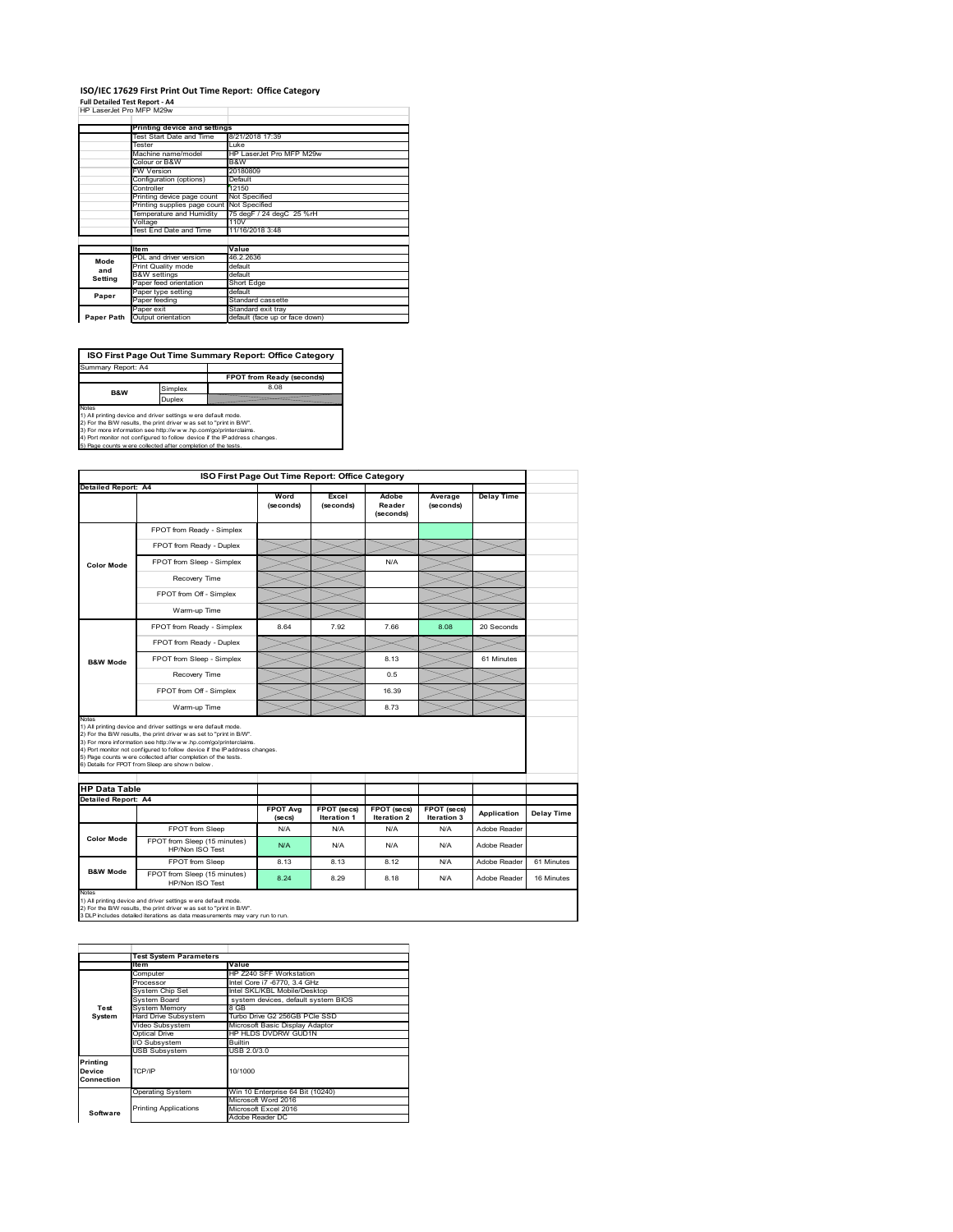### **ISO/IEC 29183 Copy Productivity Report**

**Full Detailed Test Report ‐ LETTER**

|           | rull Detailed Test Report - LETTER       |                                                   |
|-----------|------------------------------------------|---------------------------------------------------|
|           | HP LaserJet Pro MFP M29w                 |                                                   |
|           |                                          |                                                   |
|           | <b>Machine Setup Information</b>         |                                                   |
|           | Test Start Date and Time 8/22/2018 15:41 |                                                   |
|           | <b>Tester</b> Luke                       |                                                   |
|           |                                          | Machine name/model HP LaserJet Pro MFP M29w       |
|           | Colour or B&W B&W                        |                                                   |
|           | <b>FW Version 20180809</b>               |                                                   |
|           | Configuration (options) Not Specified    |                                                   |
|           |                                          | Temperature and Humidity 75 degF / 24 degC 25 %rH |
|           | Test End Date and Time: 11/18/2018 23:45 |                                                   |
|           |                                          |                                                   |
|           | Pre-set Item                             | <b>Pre-set Value</b>                              |
|           | Output Resolution Default                |                                                   |
|           | Output Quality Default                   |                                                   |
| Mode      |                                          | Copying Mode Colour for Colour and B&W for B&W    |
|           | Auto Density Adjustment Default          |                                                   |
|           |                                          | Collating function Set in Control Panel           |
| Paper     | Paper Sending Direction Default          |                                                   |
|           | Paper Type Setting Default               |                                                   |
| Paper     | Paper Feeding Tray 2                     |                                                   |
| Path      | Paper Exit Default                       |                                                   |
|           |                                          | Face Up Exit Default (face down)                  |
|           | <b>Fixing Capability Default</b>         |                                                   |
| Temporary | Image Quality Stability Default          |                                                   |
| Stop      | Capacity of Paper Default                |                                                   |
|           | Others None                              |                                                   |
|           |                                          |                                                   |
|           | Paper Manufacturer HP / Xerox            |                                                   |
| Paper     |                                          | Paper Weight 20lb / 75 g/m2                       |
|           | $\sim$ $\sim$                            |                                                   |

| Summary Report: Letter |         |      |
|------------------------|---------|------|
|                        | $-0.07$ | $-1$ |

Paper Size Letter / A4

Paper type/name HP Multipurpose Ultra White / HP Office

|                                                                                        | <b>sFCOT</b> | sESAT (ipm) |
|----------------------------------------------------------------------------------------|--------------|-------------|
| B&W                                                                                    | 9.73         | 19 21       |
| <b>Notes</b>                                                                           |              |             |
| First Copy Out and Copy Speed measured using ISO/IEC 29183, excludes first set of test |              |             |

documents. For more information see http://w w w .hp.com/go/printerclaims. Exact speed varies depending on the system configuration and document. Only Target A w as used, all test documents have the same Saturated throughput. Reference

ISO/IEC29183:2010 Clause 5, Sections 5.3.1 and 5.3.2

| Detailed Report: LETTER |               |              |       |             |                |             |
|-------------------------|---------------|--------------|-------|-------------|----------------|-------------|
|                         |               |              |       |             |                |             |
|                         | <b>Target</b> | sFCOT (secs) |       | sEFTP (ipm) |                | sESAT (ipm) |
|                         |               |              | 1copy | 1copy+30sec | 1copy+4minutes |             |
|                         | A             | 9.73         | 6.16  | 16.07       | 18.68          | 19.21       |
|                         |               |              |       | 11 sets     | 78 sets        |             |
|                         | B             |              |       |             |                |             |
|                         |               |              |       |             |                |             |
| <b>B&amp;W</b>          | C             |              |       |             |                |             |
|                         |               |              |       |             |                |             |
|                         | D             |              |       |             |                |             |
|                         |               |              |       |             |                |             |
|                         | Average       | 9.73         | 6.16  | 16.07       | 18.68          | 19.21       |

#### Notes

First Copy Out and Copy Speed measured using ISO/IEC 29183, excludes first set of test documents. For more information see http://w w w .hp.com/go/printerclaims. Exact speed varies depending on the system configuration and document. Only Target A w as used, all test documents have the same Saturated throughput. Reference ISO/IEC29183:2010 Clause 5, Sections 5.3.1 and 5.3.2